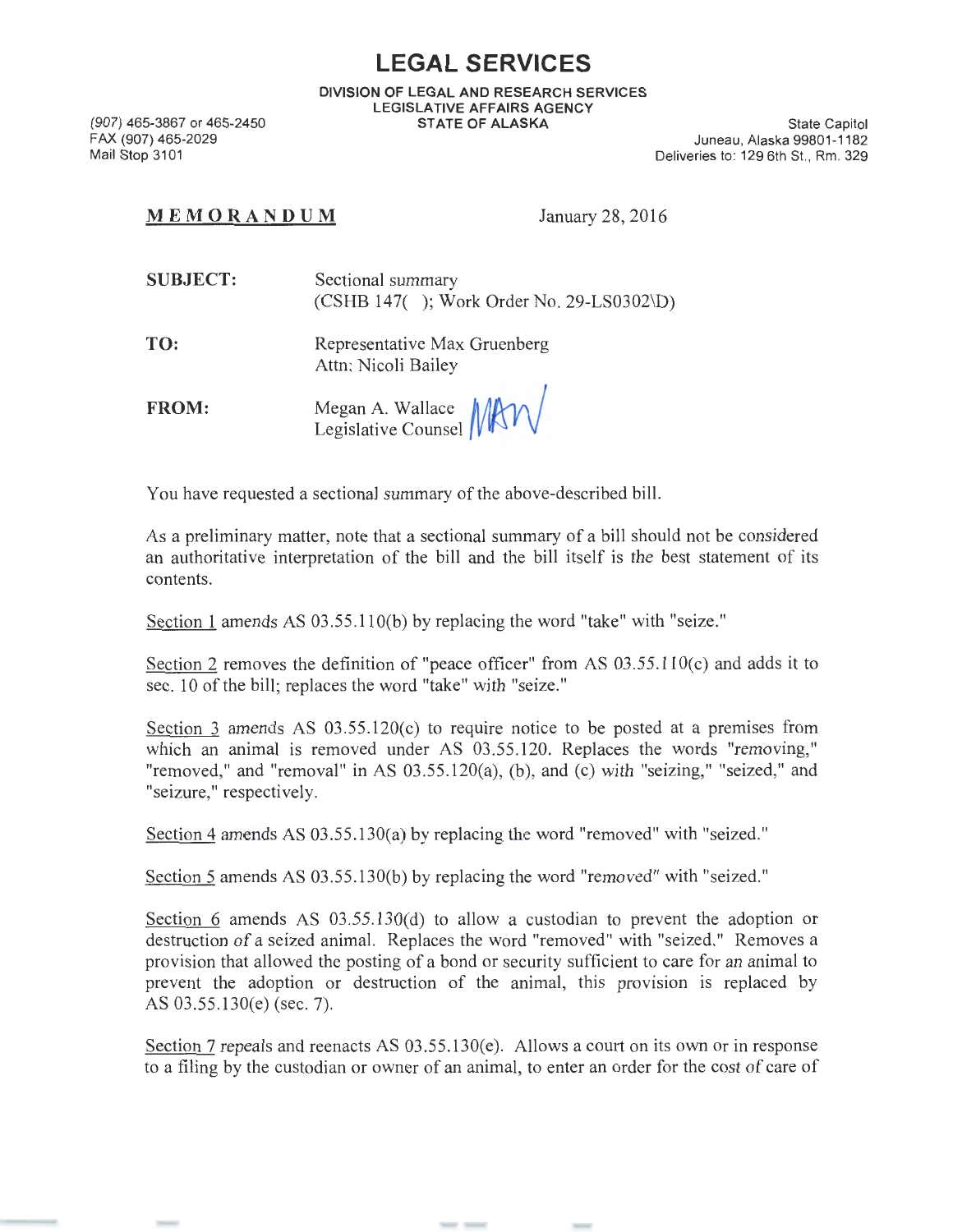Representative Max Gruenberg January 28, 2016 Page 2

an animal. The order may include a required bond or security. Failure to comply may result in forfeiture of the animal.

Section 8 amends AS  $03.55.130(f)$  by replacing the words "a removal" and "removed" with "the seizure" and "seized," respectively. Replaces a description of "cost of care" with a reference to "cost of care," as "cost of care" is defined under sec. 10 of the bill.

Section 9 adds a new subsection to AS 03.55.130 that states that nothing in AS 03.55.130(d) or (e) is to shift the burden of proof from the party that would otherwise have that burden.

Section 10 adds new definitions to AS 03.55.190 for "cost of care" and "cruelty to animals;" adds a new paragraph for the definition of "peace officer," as that definition previously appeared in AS 03 .55.110(c) (sec. 2 of the bill).

Section 11 amends AS 11.56.740(a) to clarify that it is a crime to violate one or more of the provisions of a domestic violence protective order.

Section 12 amends AS 11.61.140(a) to clarify that a person commits cruelty to animals if the person "has a legal duty to care for the animal" and with criminal negligence fails to care for an animal.

Section 13 amends AS 18.65.520(a) to require that the form providing notice to a victim of domestic violence must state that a protective order may grant a victim possession of a pet regardless of the ownership of that pet.

Section 14 adds a definition of"pet" at AS 18.65.590.

Section  $15$  amends AS 18.66.100 $(c)$  to allow a domestic violence protective order issued under AS 18.66.100(c) to grant a petitioner possession of a pet, regardless of the ownership of the pet.

Section 16 amends the definition of "domestic violence" to include cruelty to arimals under AS  $11.61.140(a)(5)$  if the animal is a pet.

Section 17 adds a definition of "pet" at AS 18.66.990.

Section 18 amends AS 22.15.030(a) to give the district court the jurisdiction over cases involving cruelty to or seizure, destruction, adoption, or costs of care of animals under AS 03.55.100 - 03 .55 .190.

Section 19 amends AS 25.24.160(a) to allow a court to consider the well-being of an animal when considering ownership or joint ownership of an animal as part of a divorce proceeding.